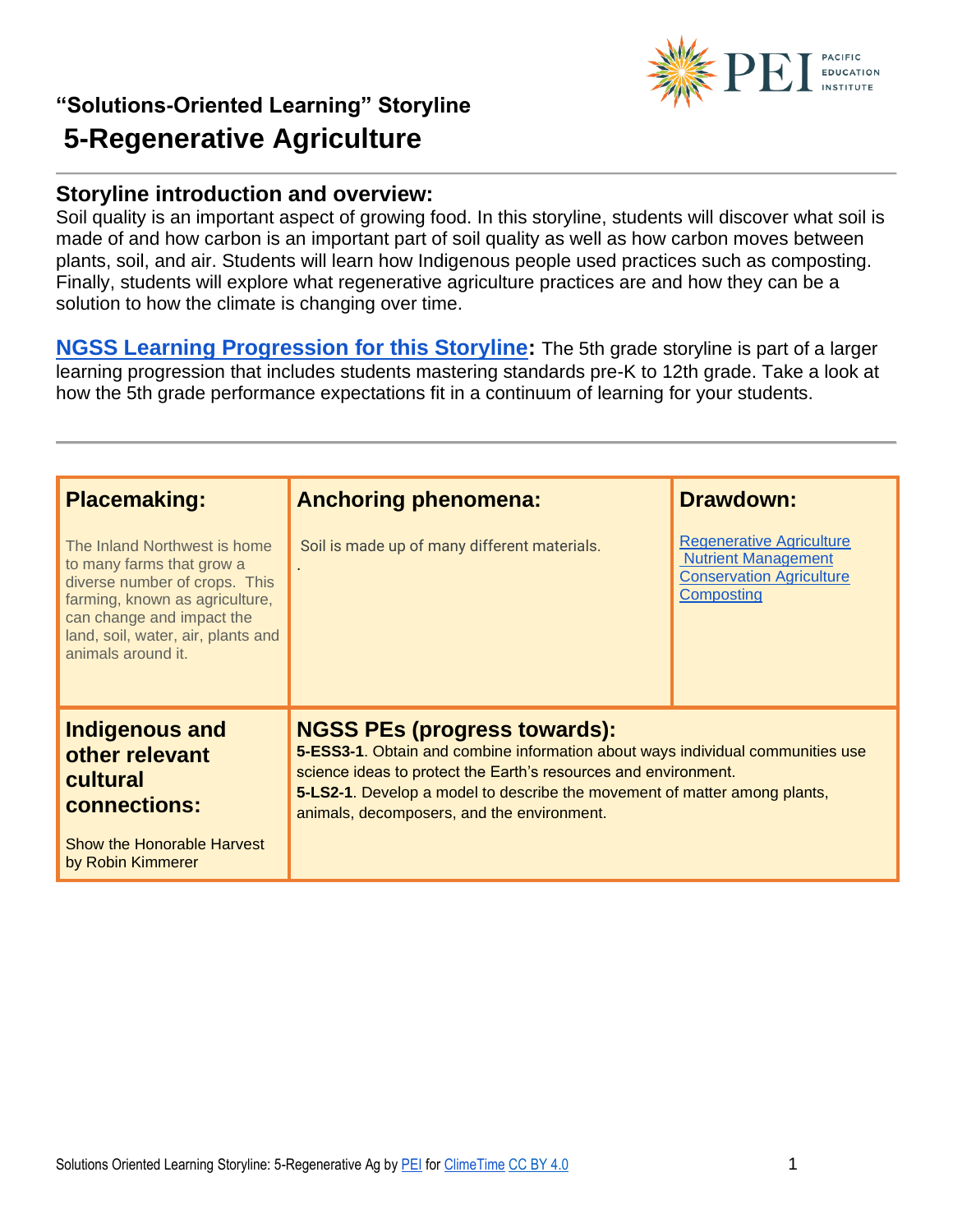

### **Estimated time required to implement this storyline: 3 weeks (approximately 12 hours)**

#### **NGSS PEs:**

**5-ESS3-1**. Obtain and combine information about ways individual communities use science ideas to protect the Earth's resources and environment.

**5-LS2-1**. Develop a model to describe the movement of matter among plants, animals, decomposers, and the environment.

| Science & Engineering Practice (SEP)                                                                                                                                                                                                                                                                                                                                    | Disciplinary Core Idea (DCI)                                                                                                                                                                                                                                                                                                                           | <b>Cross Cutting Concept (CCC)</b>                                                                                     |
|-------------------------------------------------------------------------------------------------------------------------------------------------------------------------------------------------------------------------------------------------------------------------------------------------------------------------------------------------------------------------|--------------------------------------------------------------------------------------------------------------------------------------------------------------------------------------------------------------------------------------------------------------------------------------------------------------------------------------------------------|------------------------------------------------------------------------------------------------------------------------|
| <b>Obtaining, Evaluating, and Communicating Information</b><br>Obtaining, evaluating, and communicating information in 3-5<br>builds on K-2 experiences and progresses to evaluating the merit<br>and accuracy of ideas and methods. Obtain and combine<br>information from books and/or other reliable media to explain<br>phenomena or solutions to a design problem. | For 5-ESS3-1<br><b>ESS3.C: Human Impacts on Earth Systems</b><br>Human activities in agriculture, industry, and<br>everyday life have had major effects on the<br>land, vegetation, streams, ocean, air, and even<br>outer space. But individuals and communities<br>are doing things to help protect Earth's<br>resources and environments.           | <b>Systems and System Models</b><br>A system can be described in<br>terms of its components and their<br>interactions. |
| <b>Developing and Using Models</b><br>Modeling in 3-5 builds on K-2 models and progresses to building<br>and revising simple models and using models to represent events<br>and design solutions. Develop a model to describe phenomena.                                                                                                                                | For 5-LS2-1<br><b>LS2.B: Cycles of Matter and Energy Transfer</b><br>in Ecosystems Matter cycles between the air<br>and soil and among plants, animals, and<br>microbes as these organisms live and die.<br>Organisms obtain gases, and water, from the<br>environment, and release waste matter (gas,<br>liquid, or solid) back into the environment. | <b>Systems and System Models</b><br>A system can be described in<br>terms of its components and their<br>interactions. |

### **Learning Sessions**

| <b>Materials List:</b>       |                                         |
|------------------------------|-----------------------------------------|
|                              |                                         |
| Learning session   Materials |                                         |
|                              | The Honorable Harvest - Robin Kimmerer. |
|                              | • Jars of sand, clay, silt and compost  |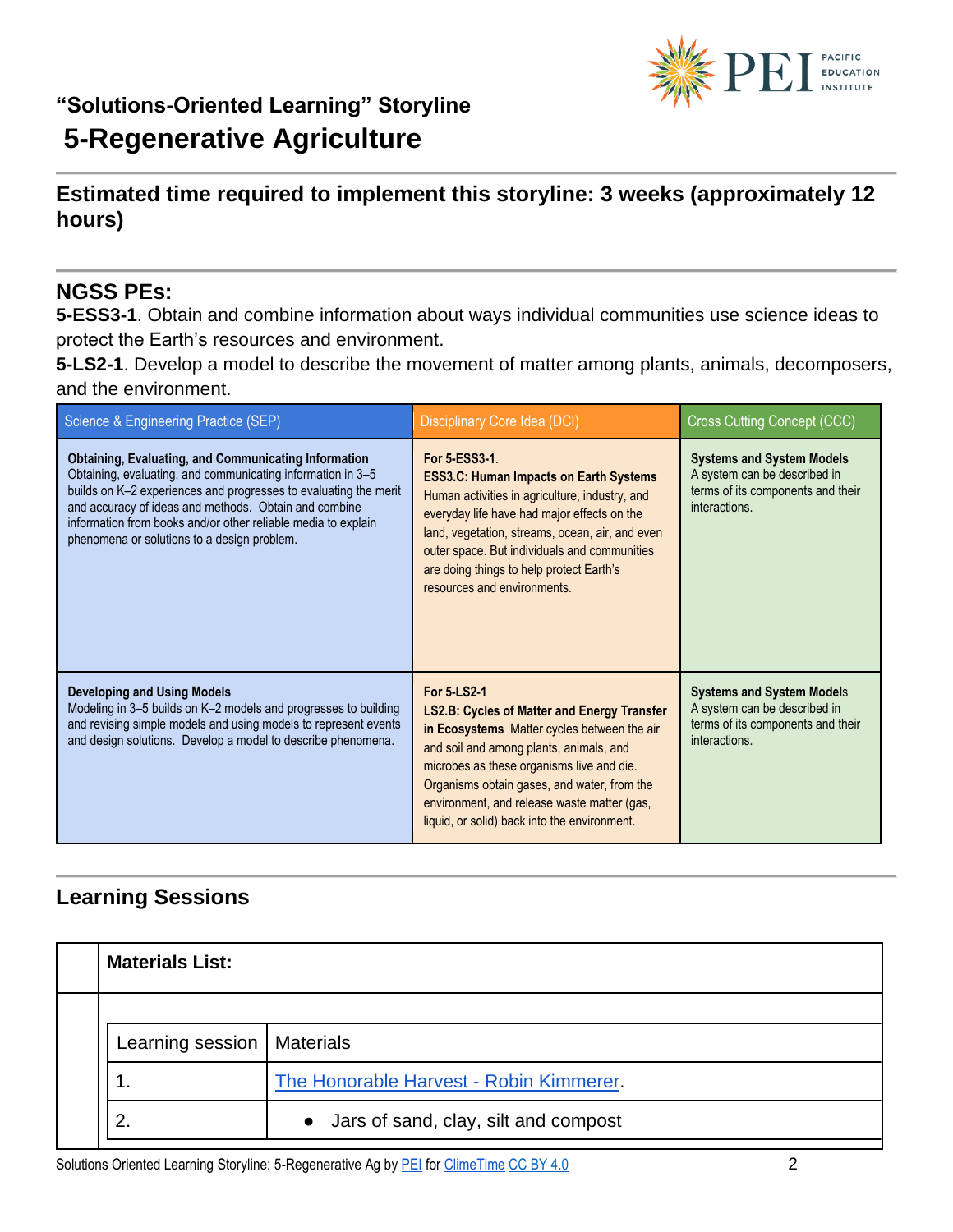

# **"Solutions-Oriented Learning" Storyline**

# **5-Regenerative Agriculture**

|     | What's the Dirt on Dirt?                                                                                                                                                                                                                                                                                                                                                                                                                                                                                                                                |
|-----|---------------------------------------------------------------------------------------------------------------------------------------------------------------------------------------------------------------------------------------------------------------------------------------------------------------------------------------------------------------------------------------------------------------------------------------------------------------------------------------------------------------------------------------------------------|
| 3.  | Copies of pre-assessments for each student                                                                                                                                                                                                                                                                                                                                                                                                                                                                                                              |
| 4.  | Epic (free resource for teachers!), Where Does Food Come From?<br><b>My American Farm Games</b>                                                                                                                                                                                                                                                                                                                                                                                                                                                         |
| 5.  | Greenhouse in Jar<br>Two thermometers<br>A notebook<br>Pencil or pen<br>A clear container, such as a jar<br>Watch or clock<br>A sunny area, either outside or inside                                                                                                                                                                                                                                                                                                                                                                                    |
| 6.  | <b>Think Regeneratively</b>                                                                                                                                                                                                                                                                                                                                                                                                                                                                                                                             |
| 7.  | <b>What Contains Carbon?</b><br><b>Carbon Cycle Role Play</b><br>14-28 of a small, lightweight object to represent carbon<br>$\circ$<br>(e.g. ping pong balls.)<br>Carbon Cycle Role-Play Cards (7 total, one per group)<br>$\circ$<br>Chalk, if needed for drawing regions<br>$\circ$<br><b>Soil Solutions to Climate Problems</b><br><b>Keys to Stewardship</b>                                                                                                                                                                                       |
| 8.  | <b>Secrets to Healthy Soil</b><br>Ziploc bags for collecting soil samples<br>$\circ$<br>Soil sample from top layer of a soil high in organic<br>$\circ$<br>matter, 1 per group<br>Funnel and capture containers, 1 per group<br>О<br>$1\frac{1}{2}$ " square piece of coarse screen, 1 per group<br>О<br>Wet paper towels, 1 per group<br>О<br>Light source with a shade (direct light)<br>O<br><b>Hand lenses</b><br>$\circ$<br>Soil nutrient testing kit (optional)<br>$\circ$<br>Creatures in the Soil handout<br>$\circ$<br><b>The Rotten Truth</b> |
| 9.  | Dependent on teacher choice- see options in the learning sessions                                                                                                                                                                                                                                                                                                                                                                                                                                                                                       |
| 10. | Copies of post assessments for each students                                                                                                                                                                                                                                                                                                                                                                                                                                                                                                            |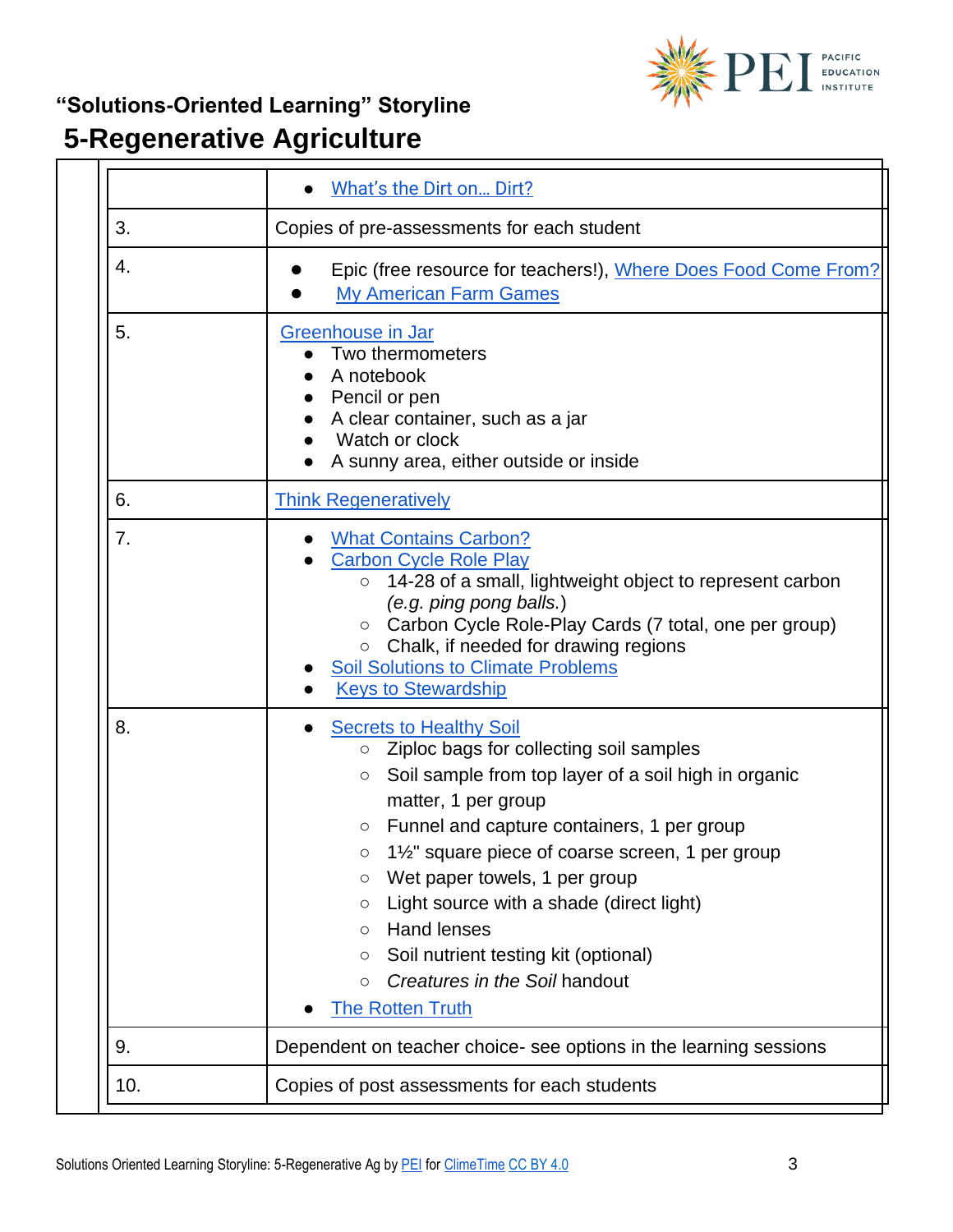

| <b>Grounding Native Ways of Knowing:</b>                                                                                                                                                                                                                                 | <b>Estimated time:</b><br>30 minutes |
|--------------------------------------------------------------------------------------------------------------------------------------------------------------------------------------------------------------------------------------------------------------------------|--------------------------------------|
| Show the 3 min video that discusses how to Indigenous people harvest food. The Honorable<br>Harvest - Robin Kimmerer. Lead a discussion on the relationship students' have with plants.<br>Why does Dr. Kimmerer suggest introducing yourself to the plants you harvest? |                                      |

| $\overline{2}$ . | Examining phenomena: Soil is made up of many<br>different materials. | <b>Estimated time:</b><br>50 minutes |
|------------------|----------------------------------------------------------------------|--------------------------------------|
|                  | Students watch What's the Dirt on Dirt?                              |                                      |

The teacher then provides jars of sand, clay, silt, compost. Have an open discussion with students. Students generate a list of questions, such as:

- What is soil made of? Is it made of living or nonliving things?
- What animals or bugs live in soil?
- Are there nutrients in soil?
- What can grow in soil?
- Do farmers need soil to grow food?

# **3. Pre Assessment: Extinction Extinction Extinction Estimated time: Estimated time:**

30 minutes

**[5-Regenerative Ag Pre-Assessment](https://pacificeductioninstitute.sharepoint.com/:w:/s/Program/EUwOpjJsutdMuyTmc1kAMVkBJr8PMs-ITl9_io6nkIJNpg?e=TjulpS) [5-Regenerative Ag Assessment Rubric](https://pacificeductioninstitute.sharepoint.com/:w:/s/Program/ESu03-U-pzFDiWzYPP8CqX0BmdfpPpcqsFi2y0C1hCPejg?e=0qwZjh)**

| 4. Guiding question: What is agriculture? What role does<br>I it play in our daily lives? | Estimated time:<br>50 minutes |
|-------------------------------------------------------------------------------------------|-------------------------------|
| Гasks:                                                                                    |                               |

1. Students read the book, Epic (free resource for teachers!), Where Does Food Come

- 2. Students play game *[Thrive](http://www.myamericanfarm.org/classroom/games)* on My American Farm.
- 3. Students participate in a discussion around the question "What role does agriculture play in my life?" Encourage students to be specific.

| 5. Guiding question: How is the climate changing? | Estimated time:        |
|---------------------------------------------------|------------------------|
|                                                   | Two 50 minute sessions |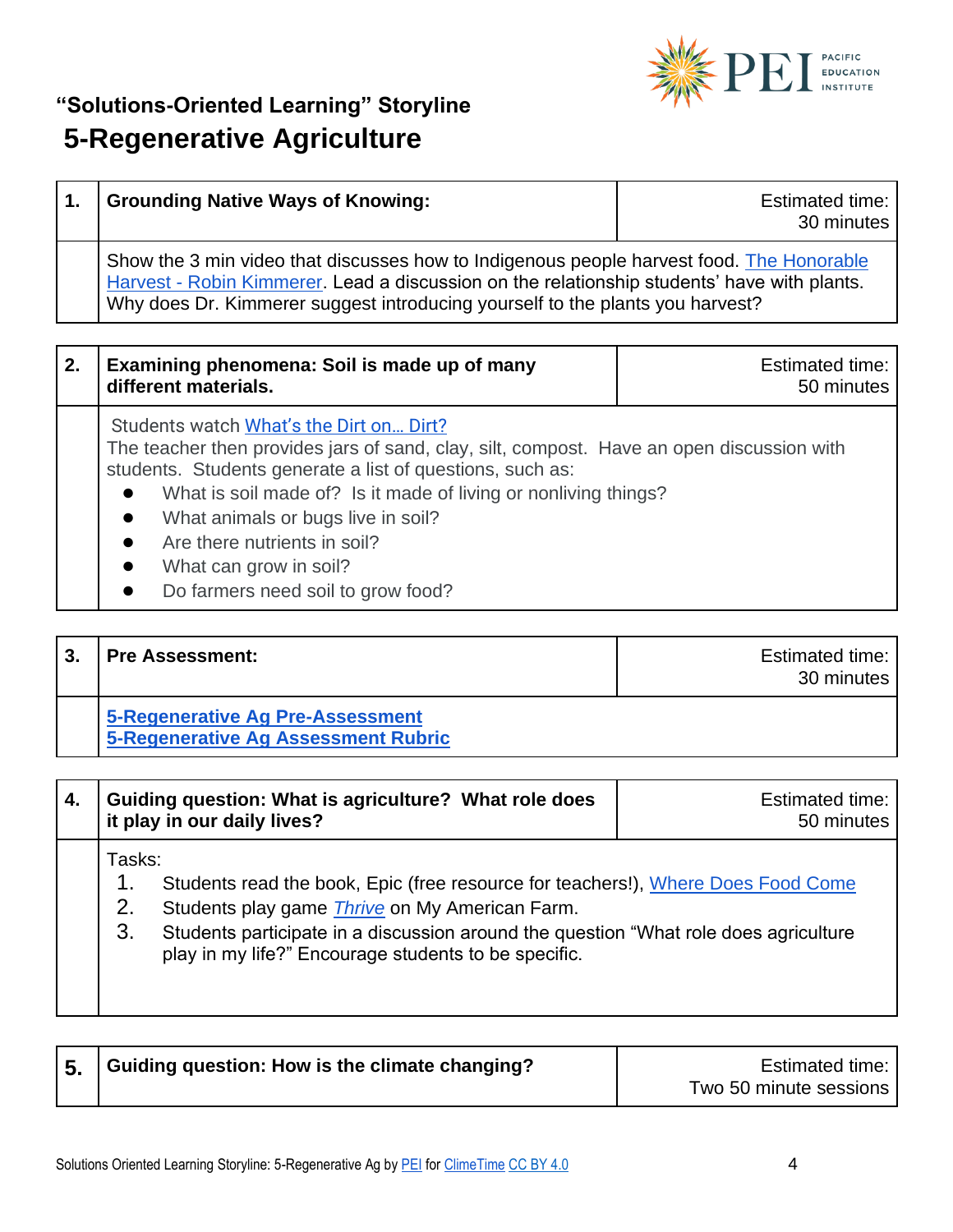

- 1. Students research the difference between weather and climate.
- 2. Students will explore how the climate has changed over time by reading the Big Questions posed in [NASA's Climate Kids website.](https://climatekids.nasa.gov/menu/big-questions/) There is also a game that students can play to try to capture CO2 from the atmosphere.
- 3. Students make observations about climate in the [Greenhouse in a Jar](https://www.education.com/activity/article/Observe_Greenhouse_Effect/) demonstration.

| 6 | <b>Guiding Questions: What is regenerative agriculture?</b><br>How does regenerative agriculture improve soil quality?                                                                                                                                                                                                                                                                                                                                                                                                                                                                                                                                                                                                                                                                                    | <b>Estimated time:</b><br>Two 50 minute periods |
|---|-----------------------------------------------------------------------------------------------------------------------------------------------------------------------------------------------------------------------------------------------------------------------------------------------------------------------------------------------------------------------------------------------------------------------------------------------------------------------------------------------------------------------------------------------------------------------------------------------------------------------------------------------------------------------------------------------------------------------------------------------------------------------------------------------------------|-------------------------------------------------|
|   | 1. Students study the graphics shown in <b>Think Regeneratively</b> and discuss the difference<br>between the 3 models from the graphic in terms of soil. (Degeneration makes soil<br>quality get worse, sustaining keeps the soil the same, regeneration improves the soil)<br>2. Students explore the website Regenerative Agriculture to discover the principles and<br>the practices of regenerative agriculture. Each student will choose one practice to<br>create a poster to show how this practice improves soil quality. Students can then<br>present this work to the class.<br>3. Post the following claim: 'Regenerative agriculture is a solution to drawing down carbon<br>through improving soil quality"' Students use the information in the resources above to<br>evaluate this claim. |                                                 |

| 7. | <b>Guiding Questions: How is carbon stored and released</b><br>from soil?                                                                                                                                                                                                                                                | <b>Estimated time:</b><br>Four 50 minute sessions |
|----|--------------------------------------------------------------------------------------------------------------------------------------------------------------------------------------------------------------------------------------------------------------------------------------------------------------------------|---------------------------------------------------|
|    | 1. Students investigate what common items contain carbon. What Contains Carbon?<br>2. Students participate in the Carbon Cycle Role Play to understand how carbon cycles<br>through biosphere and atmosphere.<br>3. Watch Soil Solutions to Climate Problems<br>4. Play game on Keys to Stewardship on My American Farms |                                                   |

| 8. | <b>Guiding Questions: What role does composting have in</b><br>improving soil quality?                                    | Estimated time:<br>Two 50 minute sessions |
|----|---------------------------------------------------------------------------------------------------------------------------|-------------------------------------------|
|    | 1. Students will explore how the diversity of life in soil contributes to soil fertility using<br>Secrets to Healthy Soil |                                           |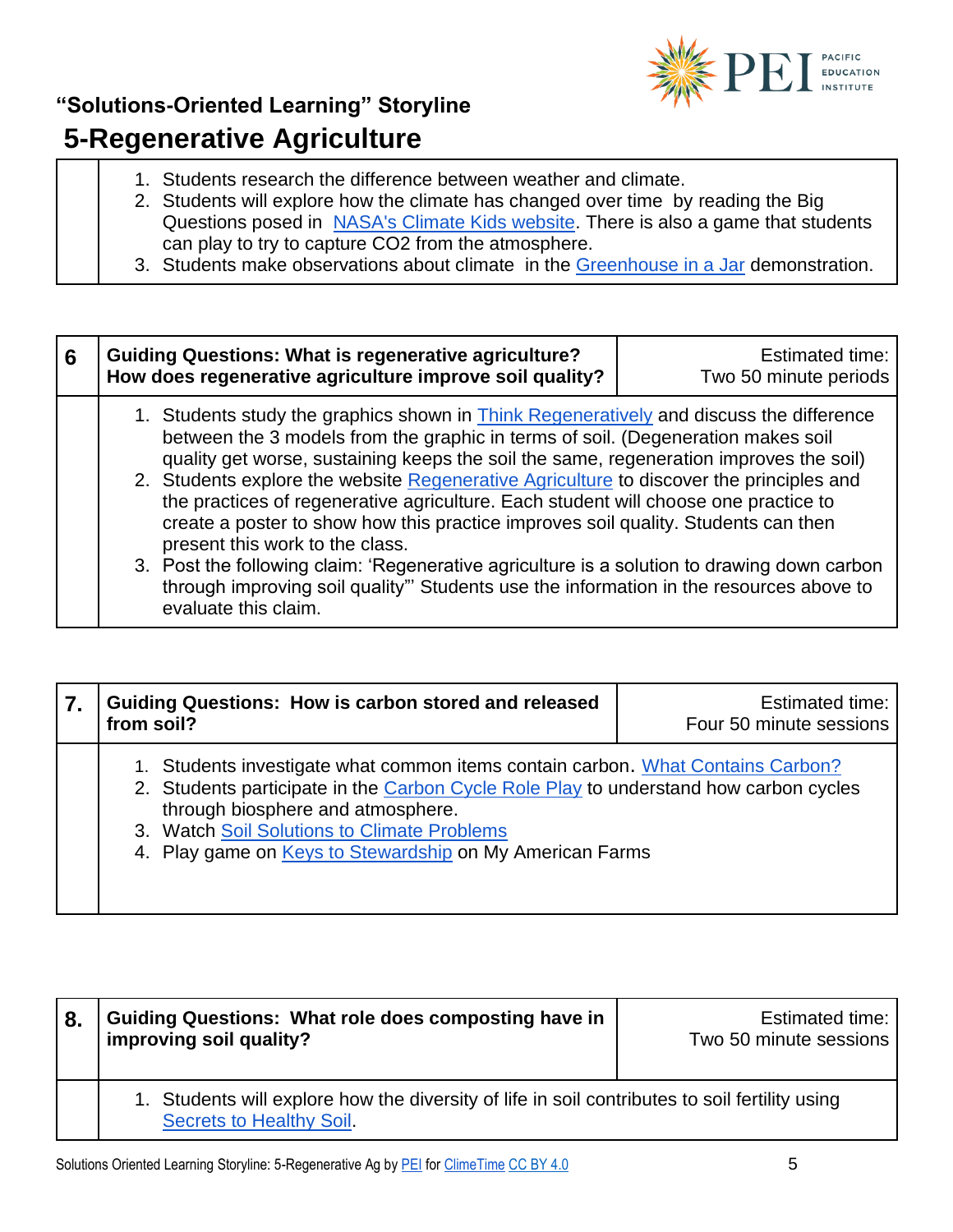

2. Students will observe and explain the decomposition process using [The Rotten Truth](https://utah.agclassroom.org/teacher/matrix/lessonplan.cfm?lpid=370&search_term_lp=soil) and learn the methods and ingredients for making compost. 3. The Indigenous Peoples were also active composters and used three methods of composting. a. **Sheet Composting** where compostable materials were layered with soil. **Composting while planting**. Uneaten fish parts or other animal parts were planted with seeds as a nutrient source. b. **Seed balls**. Seeds were balled in clay and compostable materials. The seed balls were then thrown to plant the seeds. The seeds were protected by the clay balls which kept them moist, while the compost provided nutrients as the germinated and grew Each student practices one of the three traditional methods used by Indigenous Peoples. 4. Students use their compost model to describe how carbon moves between the plants, soil, and air.

| 9. | <b>Possible Extensions</b>                                                                                                                                                                                                                                                                                                                                                                                                                                                                                                                                                                                                                                                                                                                                                                                                                        |
|----|---------------------------------------------------------------------------------------------------------------------------------------------------------------------------------------------------------------------------------------------------------------------------------------------------------------------------------------------------------------------------------------------------------------------------------------------------------------------------------------------------------------------------------------------------------------------------------------------------------------------------------------------------------------------------------------------------------------------------------------------------------------------------------------------------------------------------------------------------|
|    | • Students pick a local crop and list all the people (jobs) that are involved to get that crop<br>to a family. Bring in (or show) a drone and have students guess how a drone is used in<br>agriculture.<br>• Buy the following books from Epic - a source of online books as classroom copies to<br>support the storyline:<br>"Green Gardening and Composting" pages 12-19<br>"From Garbage to Compost"<br>"Soil"<br>• Discuss riparian buffers to protect streams on farmlands or invite your local<br>conservation district representative to discuss this with students.<br>Show students infographic on water use by agriculture.<br>• Practice a sit-spot after using "The Honorable Harvest", honoring the plants/soil/etc.<br>around you<br>• Soil Conservation District, Water Conservation District "Wheat Week" (great<br>connections) |